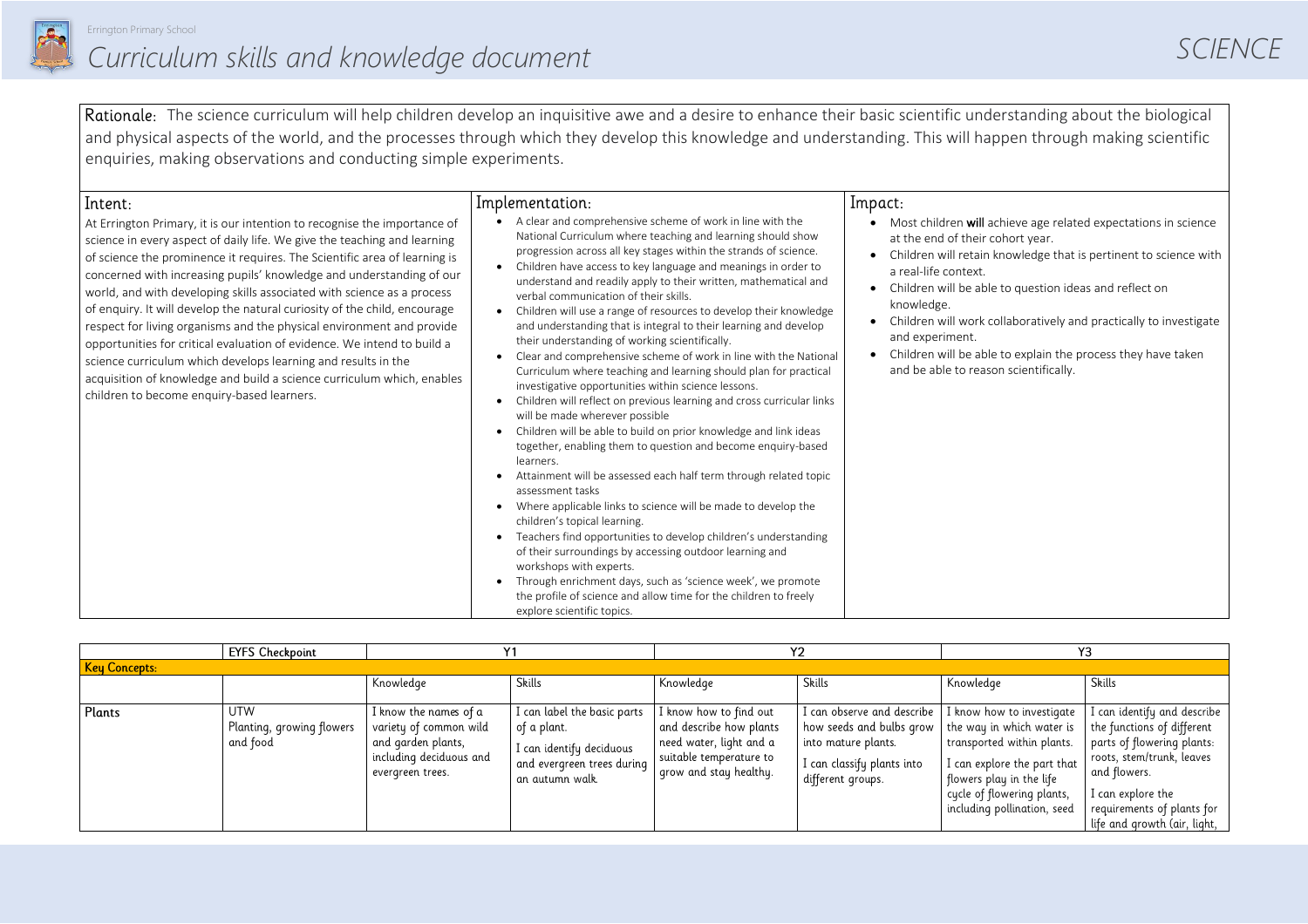

*SCIENCE*

| tion and seed<br>sal.                         | water, nutrients from soil,<br>and room to grow) and<br>how they vary from plant<br>to plant. |
|-----------------------------------------------|-----------------------------------------------------------------------------------------------|
|                                               |                                                                                               |
|                                               |                                                                                               |
|                                               |                                                                                               |
|                                               |                                                                                               |
|                                               |                                                                                               |
|                                               |                                                                                               |
|                                               |                                                                                               |
|                                               |                                                                                               |
|                                               |                                                                                               |
|                                               |                                                                                               |
| that soils are made<br>ocks and organic<br>r. | I can compare and group<br>together different kinds of<br>rocks based on their                |

|                                            |                                                                                                                                                                                              |                                                                                                                               |                                                                                                                                                                      |                                                                                                                                                                                                                                                                                                                                                                                                                                                                                                                                                 |                                                                                                                                                                                                                                                                                                                       | formation<br>dispersal.           |
|--------------------------------------------|----------------------------------------------------------------------------------------------------------------------------------------------------------------------------------------------|-------------------------------------------------------------------------------------------------------------------------------|----------------------------------------------------------------------------------------------------------------------------------------------------------------------|-------------------------------------------------------------------------------------------------------------------------------------------------------------------------------------------------------------------------------------------------------------------------------------------------------------------------------------------------------------------------------------------------------------------------------------------------------------------------------------------------------------------------------------------------|-----------------------------------------------------------------------------------------------------------------------------------------------------------------------------------------------------------------------------------------------------------------------------------------------------------------------|-----------------------------------|
| Living Things and their<br><b>Habitats</b> | UTW NW1 NW2 NW3<br>Planting, seasons<br>(hibernations) animals<br>from hot / cold places,<br>nocturnal animals.<br>Local environment.<br>Mini beasts / butterfly's /<br>chicks / life cycles |                                                                                                                               |                                                                                                                                                                      | I can describe the<br>differences in the life<br>cycles of a mammal, an<br>amphibian, an insect and<br>a bird.<br>I understand that most<br>living things live in<br>habitats to which they are<br>suited.<br>I know how different<br>habitats provide for the<br>basic needs of different<br>kinds of animals and<br>plants, and how they<br>depend on each other.<br>In know how animals<br>obtain their food from<br>plants and animals, using<br>the idea of a simple food<br>chain, and identify and<br>name different sources of<br>food. | I can identify the different<br>stages in the life cycles I<br>have been taught.<br>I can explore and compare<br>the differences between<br>thing that are living, dead<br>and have never been alive.<br>I can identify and name a<br>variety of plants and<br>animals in their habitats,<br>including microhabitats. |                                   |
| Uses of Everyday<br><b>Materials</b>       | Freezing and melting<br>Floating and sinking                                                                                                                                                 | I can identify and name<br>the everyday materials.<br>I can identify the physical<br>properties of a variety of<br>materials. | I can sort materials into<br>groups.<br>I can test the properties of<br>materials.<br>I can name the material<br>an object is made from<br>and why this is suitable. | I can identify and compare<br>the suitability of a variety<br>of everyday materials,<br>including wood, metal,<br>plastic, glass, brick, rock,<br>paper and cardboard for<br>different uses.                                                                                                                                                                                                                                                                                                                                                    | I can find out how the<br>shapes of solid objects<br>made from some materials<br>can be changed by<br>squashing, bending,<br>twisting and stretching.<br>I can compare how things<br>move on different surfaces.                                                                                                      |                                   |
| <b>Seasonal Changes</b>                    | UTW NW3<br>Observe the seasons, talk<br>about the different times<br>of year (weather and<br>effects on nature)                                                                              | I can observe the seasonal<br>changes and identify how<br>they have changed.                                                  | I know how the weather<br>and days change during<br>the seasons.                                                                                                     |                                                                                                                                                                                                                                                                                                                                                                                                                                                                                                                                                 |                                                                                                                                                                                                                                                                                                                       |                                   |
| Rocks                                      |                                                                                                                                                                                              |                                                                                                                               |                                                                                                                                                                      |                                                                                                                                                                                                                                                                                                                                                                                                                                                                                                                                                 |                                                                                                                                                                                                                                                                                                                       | I know th<br>from rock<br>matter. |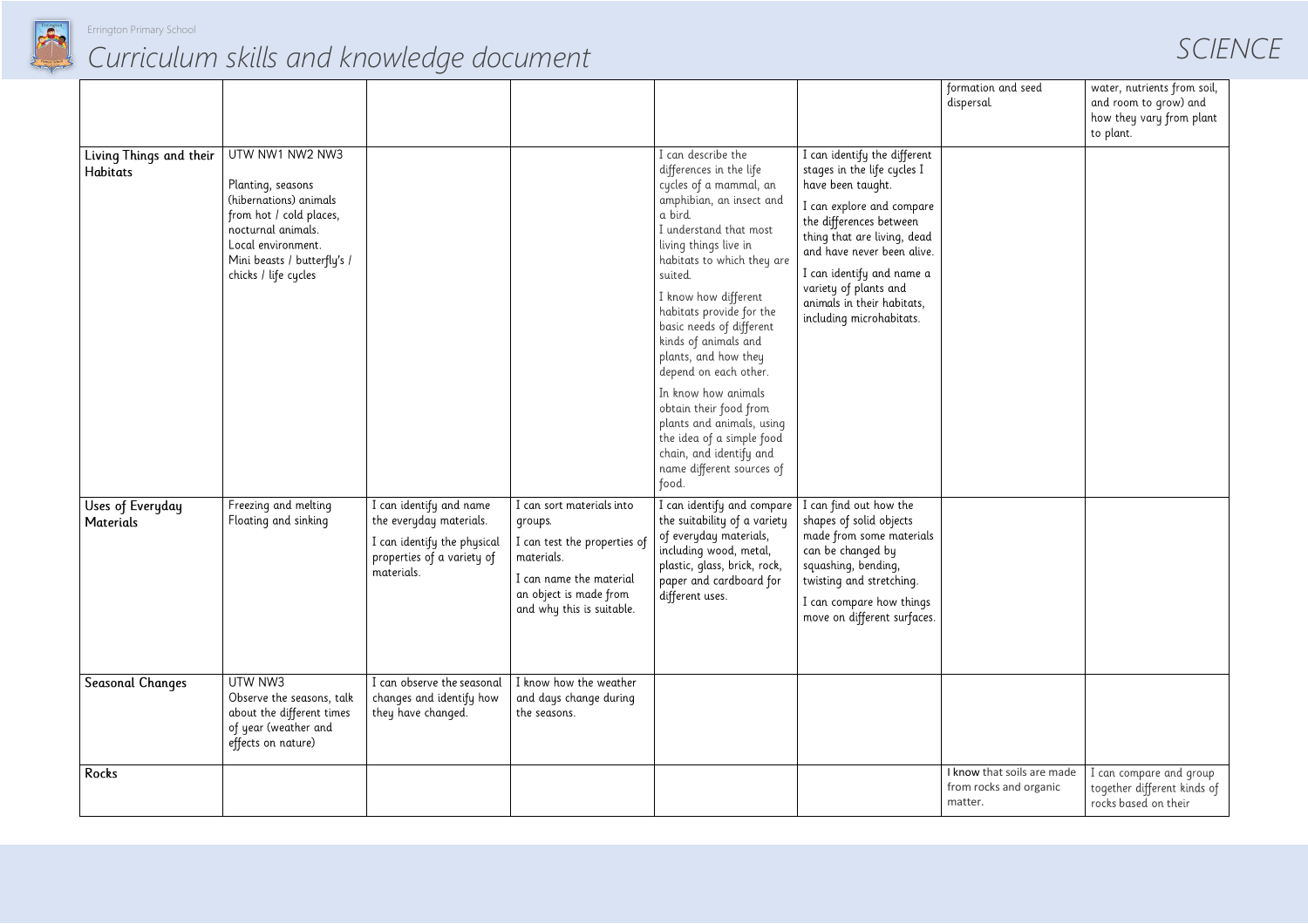

#### *SCIENCE*

|                             |                                                        |                                                                           |                                                                                               |                                                                                        |                                                                                           |                                                                                                                                                                                                                                                                                                                                                                            | appearance and simple<br>physical properties.<br>I can describe in simple<br>terms how fossils are<br>formed when things that<br>have lived are trapped<br>within rock.                                                                                                                                                                                                                                                                                                      |
|-----------------------------|--------------------------------------------------------|---------------------------------------------------------------------------|-----------------------------------------------------------------------------------------------|----------------------------------------------------------------------------------------|-------------------------------------------------------------------------------------------|----------------------------------------------------------------------------------------------------------------------------------------------------------------------------------------------------------------------------------------------------------------------------------------------------------------------------------------------------------------------------|------------------------------------------------------------------------------------------------------------------------------------------------------------------------------------------------------------------------------------------------------------------------------------------------------------------------------------------------------------------------------------------------------------------------------------------------------------------------------|
| Light                       |                                                        |                                                                           |                                                                                               |                                                                                        |                                                                                           | I recognise that I need<br>light in order to see things<br>and that dark is the<br>absence of light.<br>I know that light is<br>reflected from surfaces<br>I know that light from the<br>sun can be dangerous and<br>that there are ways to<br>protect my eyes<br>I know that shadows are<br>formed when the light<br>from a light source is<br>blocked by a solid object. | I can find patterns in the<br>way that the size of<br>shadows change.                                                                                                                                                                                                                                                                                                                                                                                                        |
| <b>Forces and Magnets</b>   |                                                        |                                                                           |                                                                                               |                                                                                        |                                                                                           | I know that some forces<br>need contact between 2<br>objects, but magnetic<br>forces can act at a<br>distance.<br>I know magnets have 2<br>poles.                                                                                                                                                                                                                          | I can compare how things<br>move on different<br>surfaces.<br>I can observe how<br>magnets attract or repel<br>each other and attract<br>some materials and not<br>others.<br>I can compare and group<br>together a variety of<br>everyday materials based<br>on whether they are<br>attracted to a magnet and<br>identify some magnetic<br>materials.<br>I can predict whether 2<br>magnets will attract or<br>repel each other,<br>depending on which poles<br>are facing. |
| <b>Linear themes</b>        |                                                        |                                                                           |                                                                                               |                                                                                        |                                                                                           |                                                                                                                                                                                                                                                                                                                                                                            |                                                                                                                                                                                                                                                                                                                                                                                                                                                                              |
| Animals Including<br>Humans | All about me<br>Animals from hot and cold<br>countries | I can identify and name a<br>variety of common<br>animals including fish, | I can classify animals.<br>I can sort animals into<br>herbivore, carnivores and<br>omnivores. | I know that animals,<br>including humans, have<br>offspring which grow into<br>adults. | I can identify some of the<br>changes that occur as<br>animals, including humans<br>grow. | I know that animals,<br>including humans, need<br>the right types and<br>amount of nutrition, and                                                                                                                                                                                                                                                                          | I can identify that humans<br>and some other animals<br>have skeletons and<br>muscles for support,                                                                                                                                                                                                                                                                                                                                                                           |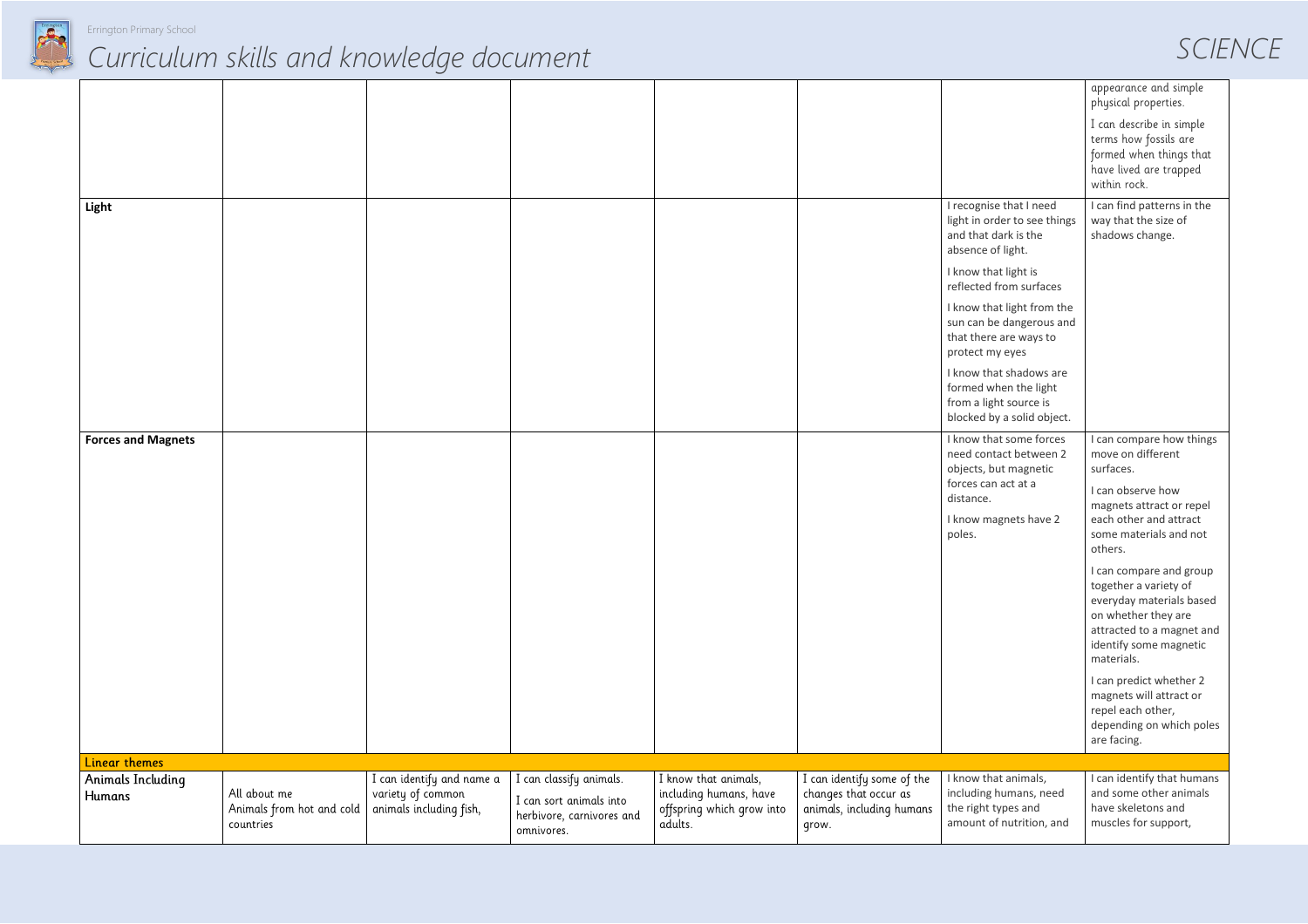

|                                                                                                                                                                                                                                                                   |                                                                                                                                                                                                                                                                                     | SCIENCE |
|-------------------------------------------------------------------------------------------------------------------------------------------------------------------------------------------------------------------------------------------------------------------|-------------------------------------------------------------------------------------------------------------------------------------------------------------------------------------------------------------------------------------------------------------------------------------|---------|
| that they cannot make<br>their own food; they get<br>nutrition from what they<br>eat.                                                                                                                                                                             | protection and<br>movement.                                                                                                                                                                                                                                                         |         |
| I can ask relevant<br>questions and using<br>different types of scientific<br>enquiries to answer them.<br>I know how to set up<br>simple practical enquiries,<br>comparative and fair tests.<br>I know how to use results<br>to draw simple<br>conclusions, make | I can make systematic and<br>careful observations and,<br>where appropriate, take<br>accurate measurements<br>using standard units, using<br>a range of equipment,<br>including thermometers.<br>I can gather recording,<br>classifying and presenting<br>data in a variety of ways |         |
| predictions for new values,<br>suggest improvements and<br>raise further questions.<br>I know how to identify<br>differences, similarities or                                                                                                                     | to help in answering<br>questions.<br>I can record findings using<br>simple scientific language,<br>drawings, labelled                                                                                                                                                              |         |
| changes related to simple<br>scientific ideas and<br>processes.                                                                                                                                                                                                   | diagrams, keys, bar charts,<br>and tables.<br>I can use straightforward                                                                                                                                                                                                             |         |
| I know how to report on<br>findings from enquiries,<br>including oral and written<br>explanations, displays or<br>presentations of results<br>and conclusions.                                                                                                    | scientific evidence to<br>answer questions or to<br>support findings.                                                                                                                                                                                                               |         |

|                               | Mini beast / insects etc                                                                  | amphibians, reptiles, birds<br>and mammals.<br>I know a variety of<br>common animals that are<br>herbivore, carnivore and<br>omnivore.<br>I know the body parts of a<br>human.<br>I know the 5 senses and<br>which body part this is<br>associated with. | I can investigate to state<br>which diet an animal has.<br>I can describe and<br>compare the structure of a<br>variety of animals from<br>different groups. | I know about and can<br>describe the basic needs of<br>animals, including humans,<br>for survival (water, food<br>and air)<br>I know the importance for<br>humans of exercise, eating<br>the right amounts of<br>different types of food,<br>and hygiene. | I can identify basic food<br>groups and classify foods<br>into these groups.                                                                                                           | that they<br>their own<br>nutrition<br>eat.                                                                                                                                                                                                                                                                                     |
|-------------------------------|-------------------------------------------------------------------------------------------|----------------------------------------------------------------------------------------------------------------------------------------------------------------------------------------------------------------------------------------------------------|-------------------------------------------------------------------------------------------------------------------------------------------------------------|-----------------------------------------------------------------------------------------------------------------------------------------------------------------------------------------------------------------------------------------------------------|----------------------------------------------------------------------------------------------------------------------------------------------------------------------------------------|---------------------------------------------------------------------------------------------------------------------------------------------------------------------------------------------------------------------------------------------------------------------------------------------------------------------------------|
| <b>Working Scientifically</b> | Exploring and<br>investigating<br>Freezing and melting<br>Magnets<br>Floating and sinking | I know how to ask simple<br>scientific questions.<br>I know how to record and<br>gather data.                                                                                                                                                            | I can observe simple<br>experiments and use<br>simple equipment to<br>investigate.<br>I can identify, sort and<br>classify.                                 | I can ask simple questions<br>and recognising that they<br>can be answered in<br>different ways.<br>I can use my observations<br>and ideas to suggest<br>answers to questions.                                                                            | I can observe closely,<br>using simple equipment.<br>I can perform simple tests.<br>I can gather and record<br>data to help in answering<br>questions.<br>I can identify and classify. | I can ask<br>questions<br>different t<br>enquiries<br>I know ho<br>simple pro<br>comparat<br>I know ho<br>to draw s<br>conclusior<br>predictior<br>suggest ir<br>raise furtl<br>I know ho<br>difference<br>changes r<br>scientific<br>processes<br>I know ho<br>findings f<br>including<br>explanatio<br>presentat<br>and concl |

|                     |           | Υ4     | Y5        |        |                                                                | Υ6                          |  |  |
|---------------------|-----------|--------|-----------|--------|----------------------------------------------------------------|-----------------------------|--|--|
| <b>Key Concepts</b> |           |        |           |        |                                                                |                             |  |  |
|                     | Knowledge | Skills | Knowledge | Skills | Knowledge                                                      | Skills                      |  |  |
|                     |           |        |           |        |                                                                |                             |  |  |
| Light               |           |        |           |        | I recognise that light appears $\vert$ I can demonstrate using |                             |  |  |
|                     |           |        |           |        | to travel in straight lines.                                   | investigation that light    |  |  |
|                     |           |        |           |        | I can use the idea that light                                  | travels in a straight line. |  |  |
|                     |           |        |           |        | travels in straight lines to                                   |                             |  |  |
|                     |           |        |           |        | explain that objects are seen                                  |                             |  |  |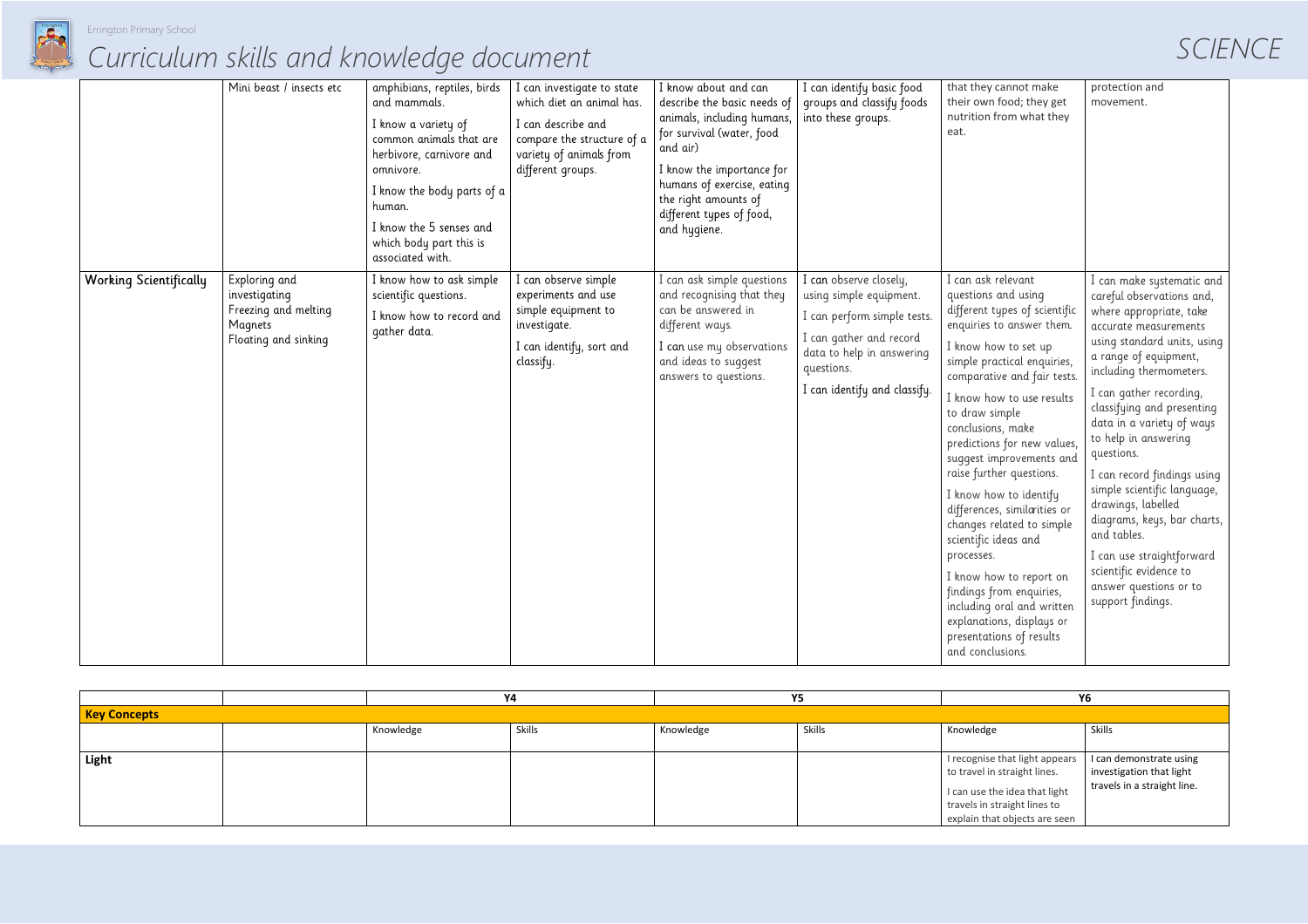

*SCIENCE*

| because they give out or<br>reflect light into the eye.<br>I can explain that we see<br>things because light travels<br>from light sources to our<br>eyes or from light sources to<br>objects and then to our eyes.<br>I can use the idea that light<br>travels in straight lines to<br>explain why shadows have<br>the same shape as the | I can create shadows and<br>test materials to see which<br>are effective in this.                                                                                                                      |
|-------------------------------------------------------------------------------------------------------------------------------------------------------------------------------------------------------------------------------------------------------------------------------------------------------------------------------------------|--------------------------------------------------------------------------------------------------------------------------------------------------------------------------------------------------------|
| objects that cast them.                                                                                                                                                                                                                                                                                                                   |                                                                                                                                                                                                        |
| I can associate the brightness<br>of a lamp or the volume of a<br>buzzer with the number and<br>voltage of cells used in the<br>circuit.<br>I can compare and give<br>reasons for variations in how<br>components function,<br>including the brightness of<br>bulbs, the loudness of<br>buzzers and the on/off<br>position of switches.   | I can physically create and<br>then use recognised symbols<br>to represent a simple circuit<br>in a diagram.<br>I can investigate and explain<br>how to change circuits using<br>different components. |
|                                                                                                                                                                                                                                                                                                                                           |                                                                                                                                                                                                        |

|                         |                                                                                                                                                                                                                                                                                                                                                                                                                                                      |                                                                                                                                                                                                                                                                                                          |  | because<br>reflect li<br>I can exp<br>things b<br>from ligl<br>eyes or f<br>objects a<br>I can use<br>travels i<br>explain<br>the sam<br>objects t |
|-------------------------|------------------------------------------------------------------------------------------------------------------------------------------------------------------------------------------------------------------------------------------------------------------------------------------------------------------------------------------------------------------------------------------------------------------------------------------------------|----------------------------------------------------------------------------------------------------------------------------------------------------------------------------------------------------------------------------------------------------------------------------------------------------------|--|----------------------------------------------------------------------------------------------------------------------------------------------------|
| Sound                   | I can identify and find<br>patterns between the pitch<br>of a sound and features of<br>the object that produced it.<br>I can identify and find<br>patterns between the<br>volume of a sound and the<br>strength of the vibrations<br>that produced it.                                                                                                                                                                                               | I know that vibrations from<br>sounds travel through a<br>medium to the ear.<br>I know that sounds get<br>fainter as the distance from<br>the sound source increases.                                                                                                                                    |  |                                                                                                                                                    |
| Electricity             | I can identify common<br>appliances that run on<br>electricity.<br>I can construct a simple<br>series electrical circuit,<br>identifying and naming its<br>basic parts, including cells,<br>wires, bulbs, switches and<br>buzzers.<br>I can show an understanding<br>that when a switch opens<br>and closes in a simple circuit<br>this will affect whether or<br>not a lamp will light.<br>I can identify some common<br>conductors and insulators. | I know symbols that<br>represent particular parts of<br>an electrical circuit.<br>I know whether or not a<br>lamp will light in a simple<br>series circuit, based on<br>whether or not the lamp is<br>part of a complete loop with<br>a battery.<br>I know metals are good<br>conductors of electricity. |  | I can ass<br>of a lam<br>buzzer v<br>voltage<br>circuit.<br>I can cor<br>reasons<br>compon<br>includin<br>bulbs, th<br>buzzers<br>position         |
| <b>States of Matter</b> | I can compare and group<br>materials together, according<br>to whether they are solids,<br>liquids or gases.<br>I can observe and measure<br>or research the temperature<br>at which some materials<br>melt or freeze in degrees<br>Celsius (°C).<br>I can identify the part played<br>by evaporation and<br>condensation in the water<br>cycle.                                                                                                     | I know that some materials<br>change state when they are<br>heated or cooled.<br>I know the rate of<br>evaporation with<br>temperature.                                                                                                                                                                  |  |                                                                                                                                                    |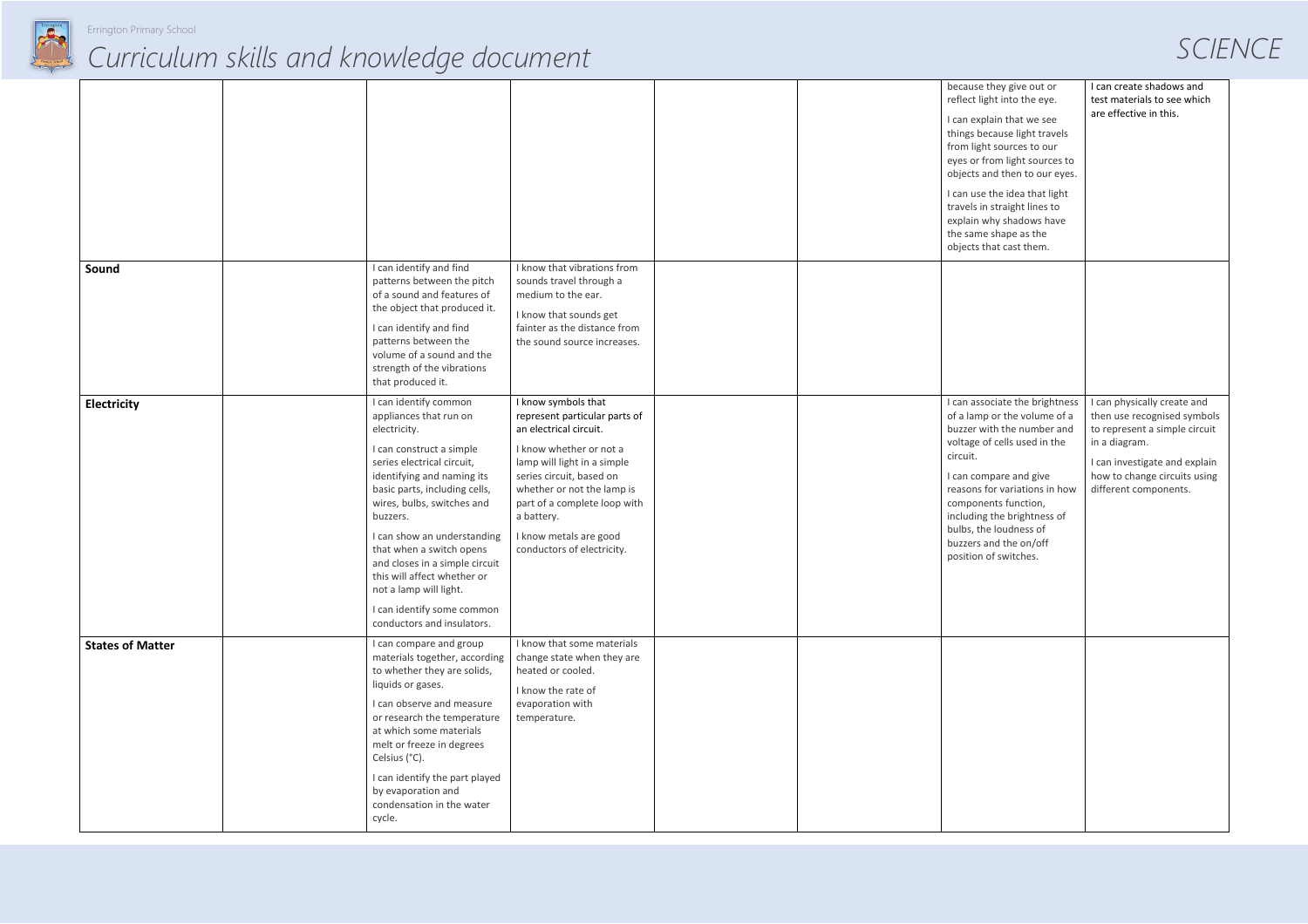



| <b>Properties and Changes</b><br>of Materials |  | I know that some materials<br>will dissolve in liquid to form<br>a solution, and I can describe<br>how to recover a substance<br>from a solution.<br>I can give reasons, based on<br>evidence from comparative<br>and fair tests, for the<br>particular uses of everyday<br>materials, including metals,<br>wood and plastic.<br>I can demonstrate that<br>dissolving, mixing and<br>changes of state are<br>reversible changes.<br>I can explain that some<br>changes result in the<br>formation of new materials, | I can compare and group<br>together everyday materials<br>on the basis of their<br>properties, including their<br>hardness, solubility,<br>transparency, conductivity<br>(electrical and thermal), and<br>response to magnets.<br>I can use knowledge of<br>solids, liquids and gases to<br>decide how mixtures might<br>be separated, including<br>through filtering, sieving and<br>evaporating. |  |
|-----------------------------------------------|--|---------------------------------------------------------------------------------------------------------------------------------------------------------------------------------------------------------------------------------------------------------------------------------------------------------------------------------------------------------------------------------------------------------------------------------------------------------------------------------------------------------------------|----------------------------------------------------------------------------------------------------------------------------------------------------------------------------------------------------------------------------------------------------------------------------------------------------------------------------------------------------------------------------------------------------|--|
|                                               |  | and that this kind of change<br>is not usually reversible,<br>including changes associated<br>with burning and the action<br>of acid on bicarbonate of<br>soda.                                                                                                                                                                                                                                                                                                                                                     |                                                                                                                                                                                                                                                                                                                                                                                                    |  |
| <b>Earth and Space</b>                        |  | I can describe the movement<br>of the Earth, and other<br>planets, relative to the Sun in<br>the solar system.<br>I can describe the movement<br>of the Moon relative to the<br>Earth.<br>I can describe the Sun, Earth<br>and Moon as approximately<br>spherical bodies.                                                                                                                                                                                                                                           | I can use the idea of the<br>Earth's rotation to explain<br>day and night, and the<br>apparent movement of the<br>sun across the sky.                                                                                                                                                                                                                                                              |  |
| <b>Forces</b>                                 |  | I can explain that<br>unsupported objects fall<br>towards the Earth because of<br>the force of gravity acting<br>between the Earth and the<br>falling object.<br>I can recognise that some<br>mechanisms including levers,<br>pulleys and gears allow a<br>smaller force to have a<br>greater effect.                                                                                                                                                                                                               | I can identify the effects of<br>air resistance, water<br>resistance and friction, that<br>act between moving<br>surfaces.                                                                                                                                                                                                                                                                         |  |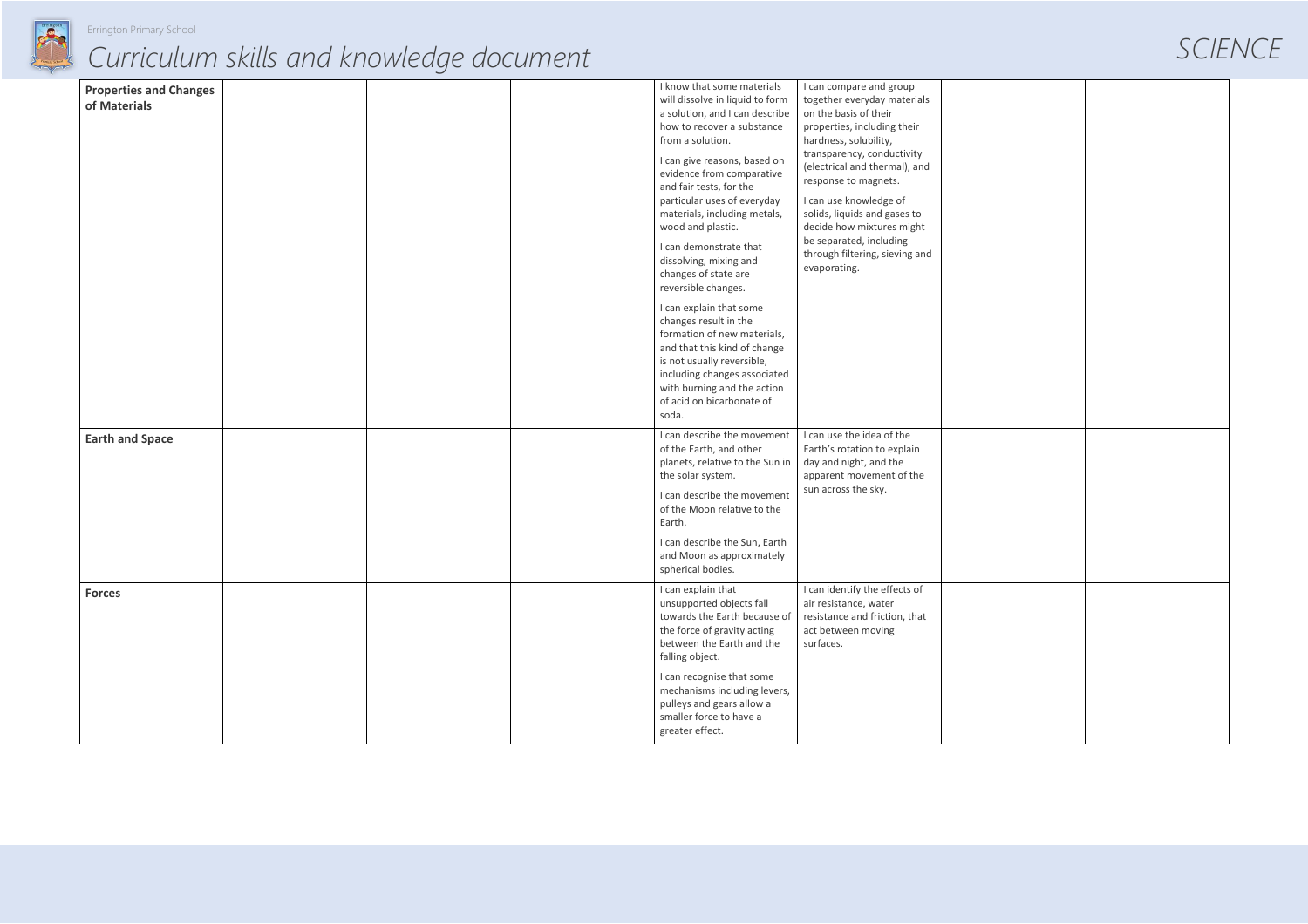

#### Errington Primary School

| SCIENCE |  |  |
|---------|--|--|
|         |  |  |

| <b>Evolution</b>                                  |                                                                                                                                                                                                                                                                                                                                    |                                                                                                                                                                                                                                                                                                                        |                                                                                                                                                                                                  |                                                                                                                                                                                                                                                                                                                                 | I know that living things have<br>changed over time and that<br>fossils provide information<br>about living things that<br>inhabited the Earth millions<br>of years ago.<br>I recognise that living things<br>produce offspring of the<br>same kind, but normally<br>offspring vary and are not<br>identical to their parents. |
|---------------------------------------------------|------------------------------------------------------------------------------------------------------------------------------------------------------------------------------------------------------------------------------------------------------------------------------------------------------------------------------------|------------------------------------------------------------------------------------------------------------------------------------------------------------------------------------------------------------------------------------------------------------------------------------------------------------------------|--------------------------------------------------------------------------------------------------------------------------------------------------------------------------------------------------|---------------------------------------------------------------------------------------------------------------------------------------------------------------------------------------------------------------------------------------------------------------------------------------------------------------------------------|--------------------------------------------------------------------------------------------------------------------------------------------------------------------------------------------------------------------------------------------------------------------------------------------------------------------------------|
| <b>Living Things and Their</b><br><b>Habitats</b> | I can recognise that living<br>things can be grouped in a<br>variety of ways.<br>I can use classification keys<br>to group a variety of living<br>things in their local and<br>wider environment.<br>I can discuss and explain<br>that environments can<br>change and that this can<br>sometimes pose dangers to<br>living things. |                                                                                                                                                                                                                                                                                                                        | I can describe the<br>differences in the life cycles<br>of a mammal, an amphibian,<br>an insect and a bird.<br>I can describe the life<br>process of reproduction in<br>some plants and animals. |                                                                                                                                                                                                                                                                                                                                 | I know how living things<br>are classified into broad<br>groups according to<br>common observable<br>characteristics and based<br>on similarities and<br>differences, including<br>micro-organisms, plants<br>and animals.                                                                                                     |
| <b>Linear Themes</b>                              |                                                                                                                                                                                                                                                                                                                                    |                                                                                                                                                                                                                                                                                                                        |                                                                                                                                                                                                  |                                                                                                                                                                                                                                                                                                                                 |                                                                                                                                                                                                                                                                                                                                |
| <b>Working Scientifically</b>                     | I know how to record<br>measurements when<br>conducting long term<br>observations using<br>standard units, a range of<br>equipment.                                                                                                                                                                                                | I can ask relevant<br>questions and using<br>scientific language.<br>I can set up simple<br>practical enquiries,<br>comparative and fair tests.<br>I can record findings using<br>simple scientific language,<br>drawings, labelled<br>diagrams, keys, bar charts,<br>and tables.                                      |                                                                                                                                                                                                  | I can plan different types<br>of scientific enquiries to<br>answer questions,<br>including recognising and<br>controlling variables<br>where necessary.<br>I can take measurements,<br>using a range of scientific<br>equipment, with<br>increasing accuracy and<br>precision.<br>I can record data and                         |                                                                                                                                                                                                                                                                                                                                |
|                                                   |                                                                                                                                                                                                                                                                                                                                    | I can make systematic and<br>careful observations.<br>I can gather, record,<br>classify and present data<br>in a variety of ways to help<br>in answering questions.<br>I can use results to draw<br>simple conclusions, make<br>predictions for new<br>values, suggest<br>improvements and raise<br>further questions. |                                                                                                                                                                                                  | results of increasing<br>complexity using scientific<br>diagrams and labels,<br>classification keys, tables,<br>and bar and line graphs.<br>I can use test results to<br>make predictions to set up<br>further comparative and<br>fair tests.<br>I can report and present<br>findings from enquiries,<br>including conclusions, |                                                                                                                                                                                                                                                                                                                                |

| I know that living things have<br>changed over time and that<br>fossils provide information<br>about living things that<br>inhabited the Earth millions<br>of years ago.                                                   | I can identify how animals<br>and plants are adapted to<br>suit their environment in<br>different ways and that<br>adaptation may lead to<br>evolution.           |
|----------------------------------------------------------------------------------------------------------------------------------------------------------------------------------------------------------------------------|-------------------------------------------------------------------------------------------------------------------------------------------------------------------|
| I recognise that living things<br>produce offspring of the<br>same kind, but normally<br>offspring vary and are not<br>identical to their parents.                                                                         |                                                                                                                                                                   |
| I know how living things<br>are classified into broad<br>groups according to<br>common observable<br>characteristics and based<br>on similarities and<br>differences, including<br>micro-organisms, plants<br>and animals. | I can give reasons for<br>classifying plants and<br>animals based on specific<br>characteristics.                                                                 |
|                                                                                                                                                                                                                            |                                                                                                                                                                   |
|                                                                                                                                                                                                                            |                                                                                                                                                                   |
|                                                                                                                                                                                                                            | I can plan different types<br>of scientific enquiries to<br>answer questions,<br>including recognising and<br>controlling variables<br>where necessary.           |
|                                                                                                                                                                                                                            | I can take measurements,<br>using a range of scientific<br>equipment, with<br>increasing accuracy and<br>precision.                                               |
|                                                                                                                                                                                                                            | I can record data and<br>results of increasing<br>complexity using scientific<br>diagrams and labels,<br>classification keys, tables,<br>and bar and line graphs. |
|                                                                                                                                                                                                                            | I can use test results to<br>make predictions to set up<br>further comparative and<br>fair tests.                                                                 |